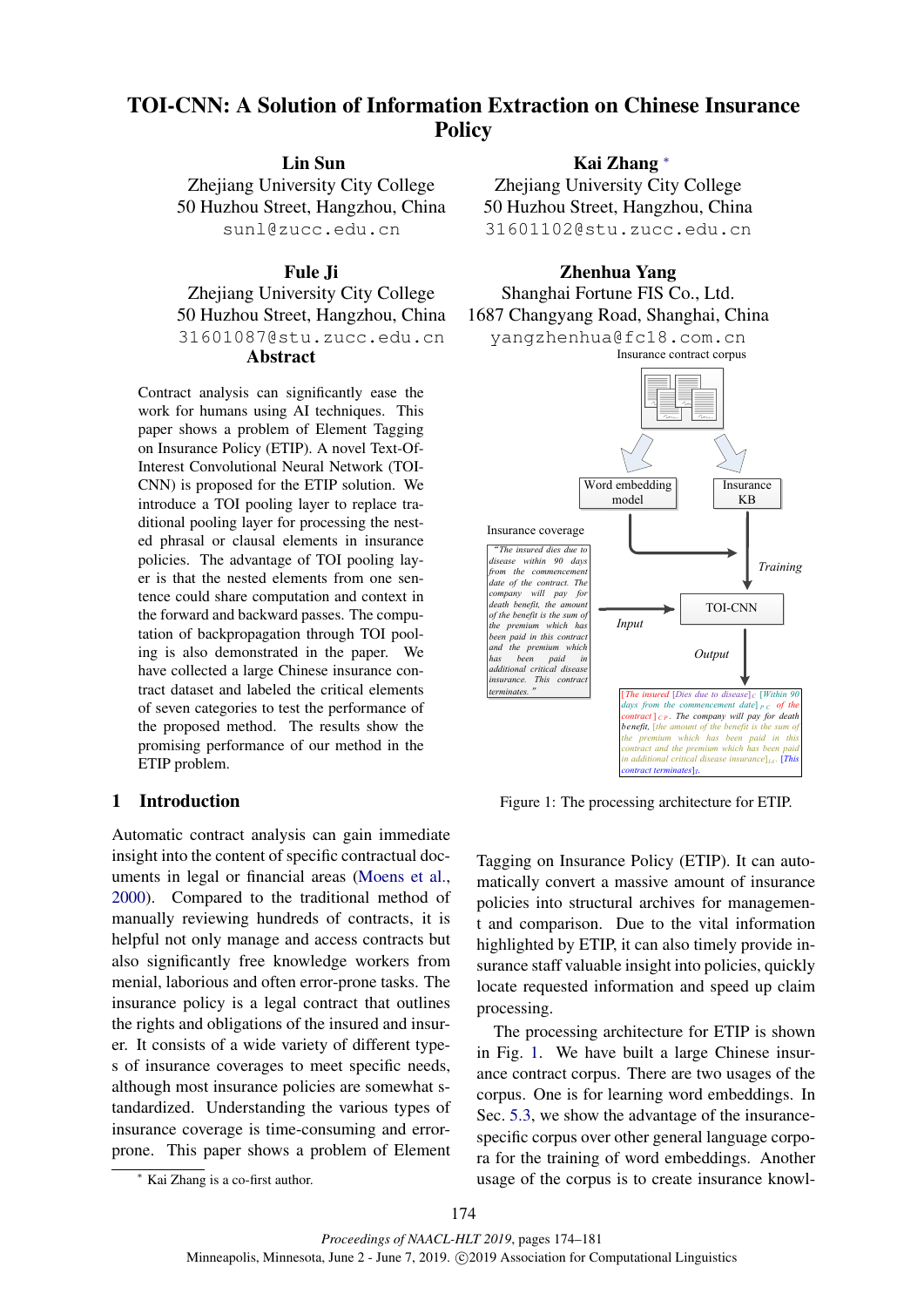edge base (KB). Insurance KB, which consists of seven categories of the elements manually labeled by the insurance employees, provides the training data for TOI-CNN model. Specifically, the contributions of this paper can be summarized as follows:

- To our best knowledge, this is the first work on semantic-specific tagging on insurance contracts. Compared to nested NER, not only the type of the elements varies from a short phrase to a long sentence, but also a phrase or clause element could be embedded in other elements.
- We propose a novel TOI-CNN model for the ETIP solution. The advantage of TOI pooling layer is that the elements from the same sentence could share computation and context in the forward and backward passes.
- We have collected 500 Chinese insurance contracts of 46 insurance companies and published the dataset. The experimental results show that the overall performance of TOI-CNN is promising for practical application.

#### 2 Related Work

The work of contract analysis is typically divided into two categories, segmentation and information extraction (IE). Segmentation [\(Hasan et al.,](#page-6-1) [2008;](#page-6-1) Loza Mencía, [2009\)](#page-6-2) aims to outline the structure of a conventional text format by annotating title, section, subsection, and so on. Information extraction [\(Cohen and McCallum,](#page-6-3) [2004;](#page-6-3) [Piskorski and](#page-7-0) [Yangarber,](#page-7-0) [2013\)](#page-7-0) focuses on the classification of words, phrases or sentences. Recent works of contract information extraction have addressed recognition of some essential elements in legal documents [\(Curtotti and Mccreath,](#page-6-4) [2010;](#page-6-4) [Indukuri and](#page-6-5) [Krishna,](#page-6-5) [2010\)](#page-6-5). [Chalkidis et al.](#page-6-6) [\(2017\)](#page-6-6) extracted the contract element, types of which are contract title, contracting parties, date, contract period, legislation refs and so on. The extraction method was based on Logistic Regression, SVM [\(Chalkidis](#page-6-6) [et al.,](#page-6-6) [2017\)](#page-6-6) and BILSTM [\(Chalkidis and Androut](#page-6-7)[sopoulos,](#page-6-7) [2017\)](#page-6-7) with POS tag embeddings and hand-crafted features. García-Constantino et al. [\(2017\)](#page-6-8) presented the system called CLIEL for extracting information from commercial law documents. CLIEL identified five element categories similar to the literature mentioned in [\(Chalkidis](#page-6-6)

[et al.,](#page-6-6) [2017\)](#page-6-6) by rule-based layout detection. [Az](#page-6-9)[zopardi et al.](#page-6-9) [\(2016\)](#page-6-9) developed a mixture extraction method of regular expressions and named entity to extract information from contract clauses, and provided an intelligent contract editing tool to lawyers. Previous works of contract information extraction always focused on title, date, layout, contracting party, etc.. They are not directly related to the semantics of contracts, and could not provide deep insight into contract understanding. The insurance policies are formal legal documents and usually have general elemental compositions, e.g., coverage, payment, and period. In this paper, we investigate how to interpret insurance clauses. Some examples of ETIP are shown in Sec. [3.](#page-1-0)

The tasks of information extraction could be Named Entity Recognition (NER) [\(Nadeau and](#page-7-1) [Sekine,](#page-7-1) [2007;](#page-7-1) [Ritter et al.,](#page-7-2) [2011\)](#page-7-2), Information Extraction by Text Segmentation (IETS) [\(Cortez and](#page-6-10) [Da Silva,](#page-6-10) [2013;](#page-6-10) [Hu et al.,](#page-6-11) [2017\)](#page-6-11), etc.. NER typically recognizes persons, organizations, locations, dates, amounts, etc.. IETS identifies attributes from semi-structured records in the form of continuous text, e.g., product description and ads. The previous IE works on contracts [\(Azzopardi et al.,](#page-6-9) [2016;](#page-6-9) [Chalkidis et al.,](#page-6-6) [2017\)](#page-6-6) are similar to NER.

Recently researchers pushed the field of NER towards nested representations of named entities. [Muis and Lu](#page-6-12) [\(2017\)](#page-6-12) incorporated mention separators to capture how mentions overlap with one another. Both of two works relied on hand-crafted features. [Ju et al.](#page-6-13) [\(2018\)](#page-6-13) designed a sequential stack of flat NER layers that detects nested entities. One bidirectional LSTM layer represented word sequences and CRF layer on top of the LSTM layer decoded label sequences globally. [Katiyar and](#page-6-14) [Cardie](#page-6-14) [\(2018\)](#page-6-14) presented a standard LSTM-based sequence labeling model to learn the nested entity hypergraph structure for an input sentence. Our ETIP problem is a variant of nested NER, called lengthy nested NER. The type of nested entities varies from phrase to clause. However, in the previous nested NER datesets [\(Kim et al.,](#page-6-15) [2003;](#page-6-15) [Dod](#page-6-16)[dington et al.,](#page-6-16) [2004\)](#page-6-16), the type of nested entities only contains short phrase and the average length is approximately three words.

### <span id="page-1-0"></span>3 ETIP Problem Statement

In this section, we first give the definition of elements tagging on insurance policy (ETIP) problem. Given an insurance coverage  $C =$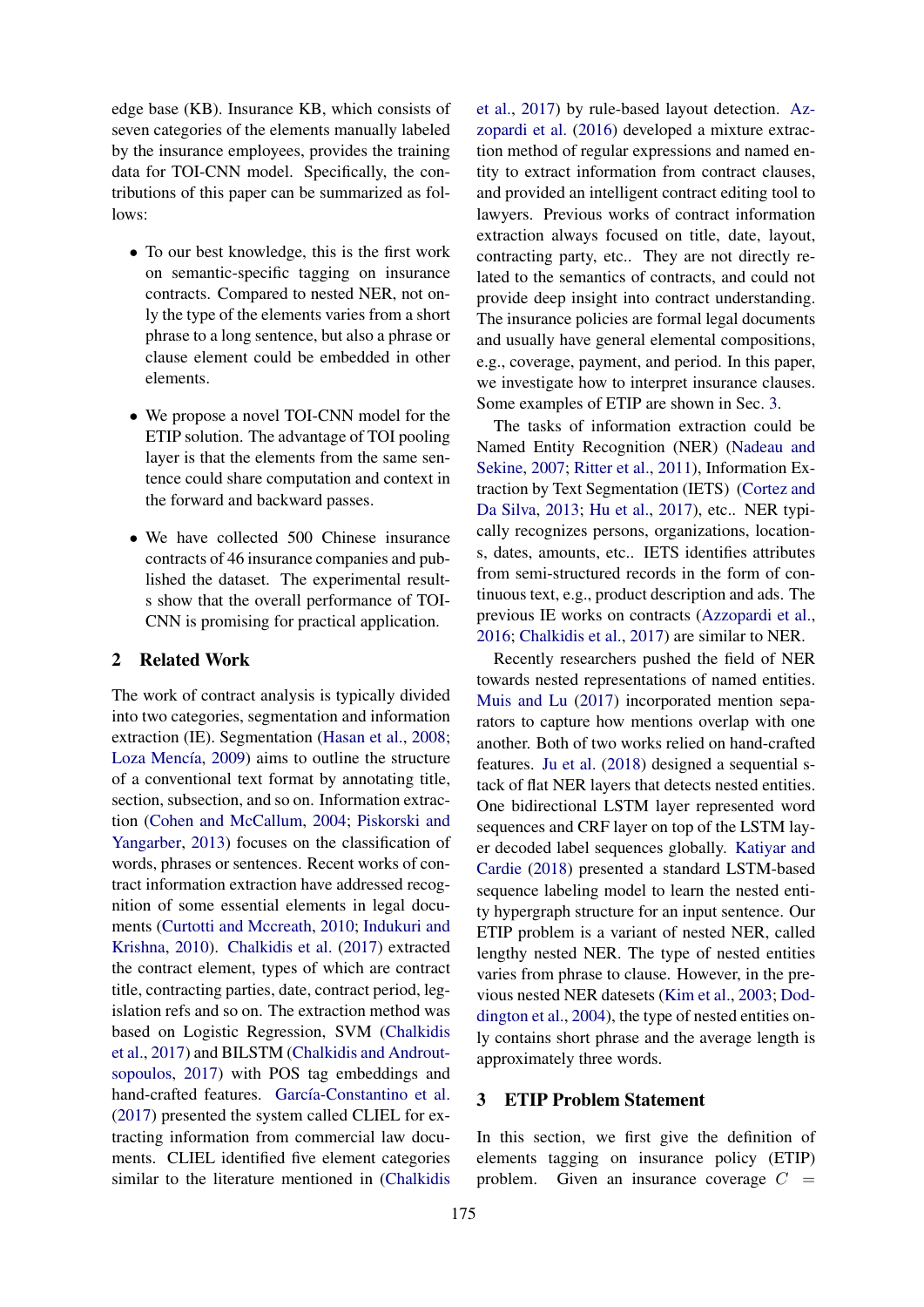$(s_1, s_2, \ldots, s_n)$ , where  $s_i$  is the *i*th sentence in C.  $s_i = (w_{i,1}, w_{i,2}, ..., w_{i,m})$ , where  $w_{i,j}$  is the jth word in sentence  $s_i$ . An element  $e$  in the coverage  $C$  is continuous words in one sentence, denoted as  $e = \{(w_{i,s}, w_{i,s+1}, ..., w_{i,t}), l\}$ , where l is the category label of the element e. The goal of ETIP is to find the element  $e$  of category  $l$  in the coverage C. We define seven categories of insurance clauses listed as follows,

- $\bullet$  Cover (C) • Waiting Period (WP)
- Period of Coverage (PC) • Insured Amount (IA)

• Exclusion  $(E)$ 

• Condition for Payment (CP) • Termination (T).

Here we give a coverage example in ETIP and translate it for English reading paper. One category is represented by one kind of font color.

"被保险人于本合同生效之日90天内因疾病身故,<sup>本</sup> <sup>公</sup>司给付身故保险金,其金额为本保险实际交纳<sup>的</sup> <sup>保</sup>险费与本合同所附的重大疾病保险实际交纳的<sup>保</sup> <sup>险</sup>费二者之和,本合同终止。" *The insured dies due to disease within 90 days from the commencement date of the contract. The company will pay for death benefit, the amount of the benefit is the sum of the premium which has been paid in this contract and the premium which has been paid in additional critical disease insurance. This contract*

The extractable elements in the example are listed as follows,

• C: *dies due to disease*

*terminates.*

- PC: *within 90 days from the commencement date*
- CP: *The insured dies due to disease within 90 days from the commencement date of the contract*
- IA: *the amount of the benefit is the sum of the premium which has been paid in this contract and the premium which has been paid in additional critical disease insurance*
- T: *This contract terminates*.

In this example, the sentence of CP in red contains the other two elements which are C in purple and PC in green respectively. It is the challenge of ETIP, a general element tagging problem, which allows that the elements of various length could be overlapped. We demonstrate other examples in ETIP along with English translation as follows, where  $[\,\,]_{tag}$  is a category tag labeling the range of an element.

- $1.$  [我们向您退还 [本合同终止时] $_T$  的现金价值 ] $_{IA}$ [ We refund you the cash value when [this contract terminates  $\vert_T \vert_{IA}$
- 2. [ 等待期是指本合同生效<sup>后</sup> [ <sup>平</sup>安人寿不承担保<sup>险</sup> 责任  $\lg$  的一段时间  $\lg{V_P}$ [ The waiting period refers to the period of [ no obligation for insurance benefits from Ping An life insurance  $|E|$  after the contract takes effect  $|WP|$
- 3. [ <sup>若</sup> <sup>被</sup> <sup>保</sup> <sup>险</sup> <sup>人</sup> <sup>在</sup> <sup>本</sup> 合 同 生 <sup>效</sup> <sup>之</sup> <sup>日</sup> <sup>起</sup>180<sup>日</sup>  $(| \times 180$ 日的时间段称为"等待期"  $|_{WP}$ ) 内 [ 身 故  $|C|$  $CP$

[ If  $\lceil$  the insured died  $\lceil c \rceil$  within 180 days (  $\lceil$  this 180day period is called "waiting period"  $|_{WP}$  ) from the commencement date of the contract  $|_{CP}$ 

4. [ <sup>主</sup>合同的保险<sup>费</sup> [ 自给付保险金后的首个保险<sup>费</sup> 约定支付日起 ]c<sub>P</sub> 将按被保险人投保年龄的费率<br>及基本保险金额支付 ],, 及基本保险金额支付 ]IA [ The insurance benefits of the main contract will be paid [ from the date of the first premiums paid after the payment of the insurance benefits  $|_{CP}$  according to the premiums rate of the insured's age and the basic insurance amount  $|_{IA}$ 

To illustrate phrasal level of an element, we define a metric, called Element Length Ratio (ELR),

$$
ELR = \frac{element.length}{sentence.length}.
$$
 (1)

For example,  $ELR(C) = 4/16 = 0.25$ ,  $ELR(PC) = 7/16 = 0.44, ELR(CP) = 1$  in the previous example. Tab. [1](#page-4-1) in experiment section will list the statistics of ELR.

### 4 TOI-CNN Architecture

Fig. [2](#page-3-0) illustrates the TOI-CNN architecture. TOI-CNN takes as input an entire sentence and a set of elements. The network first processes the whole sentence with one convolutional layer (Conv+Relu in Fig. [2\)](#page-3-0) to yield 36 feature maps. Then for each element,the TOI pooling layer extracts a fixed-length feature vector from the feature map. Each feature vector is fed into a sequence of fully connected (fc1) layer that finally connects the output layer, which produces softmax probability estimates over  $K$  element classes plus a non-element class.

### 4.1 The Convolutional Layer

We use the CNN model [\(Kim,](#page-6-17) [2014\)](#page-6-17) with pretrained word embedding [\(Mikolov et al.,](#page-6-18) [2013\)](#page-6-18) for the convolutional layer.  $w_i$  is *i*-th word in the sentence and is represented as the k-dimensional word embedding vector. The dimension of the input layer is  $n \times k$  (padding zeros when the length of the sentence is less than  $n$ ). Our neural network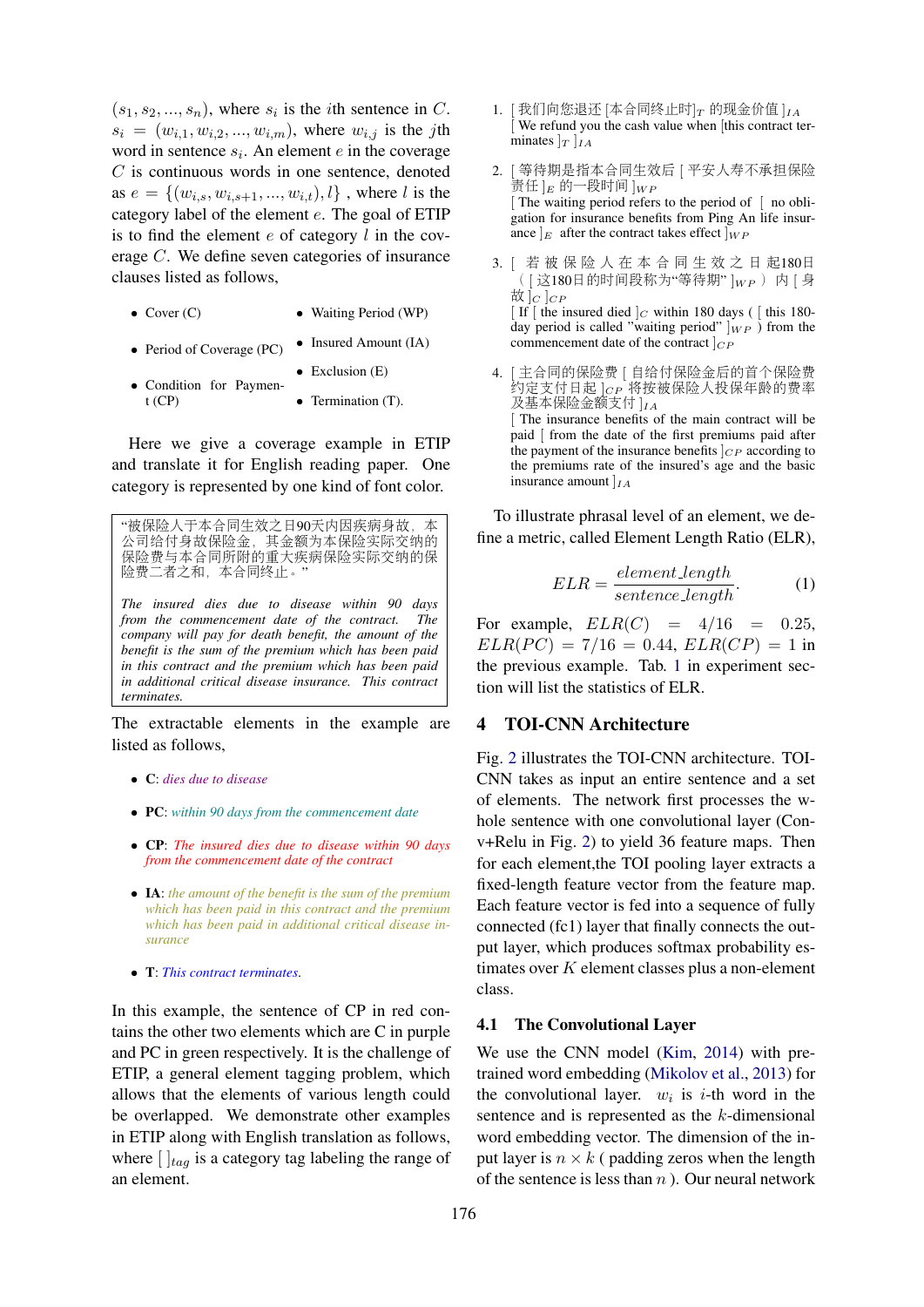<span id="page-3-0"></span>

Figure 2: TOI-CNN architecture.

consists of one convolution layer with ReLU activation and one TOI pooling layer, which replaces the max pooling layer of CNN in general. The convolution layer has a set of filters of size  $h \times k$ and produces p feature maps of size  $(n-h+1)\times 1$ .

#### 4.2 The TOI Pooling Layer

The TOI pooling layer uses max pooling to convert the features inside any valid region of an interesting window into a small feature map with a fixed length of  $L$  ( e.g.,  $L = 2$  $L = 2$  in Fig. 2). Fig. [2](#page-3-0) describes the TOI pooling in detail using red lines and rectangles. The TOI pooling layer extracts text region of the elements from the feature maps of the convolutional layer. The TOI region is shown as a red rectangle in the input sentence, shown in Fig. [2.](#page-3-0) The corresponding TOI window in the feature maps is connected by red curved lines. The length of the TOI window becomes shorter because of the narrow convolution.

TOI max pooling works by dividing the TOI window of length  $rl$  into  $L$  sub-windows of size  $\lfloor r l / L \rfloor$  and then max-pooling the values in each sub-window into the corresponding cell of TOI pooling layer. For example,  $rl = 6$  in Fig. [2](#page-3-0) and hence the sub-window of size  $6/2 = 3$  produce a cell of the pooling layer. Pooling operator is applied independently in each feature map channel. The pooling results of all feature maps are sequentially arranged into a vector, which is followed by the fully connected layer  $(fc1)$ .

#### <span id="page-3-1"></span>4.3 Training Samples of TOI-CNN

In TOI-CNN, training samples include two categories: 1) TOI ground truths, 2) negative sliding windows. A sliding window is defined as negatives, or called non-element class, if IoU ( Intersection over Union ) with all ground truths of a sentence is less than a threshold  $th_s$ . Function  $IoU(a, b)$ , measuring how much overlap occurs between two text strings  $a$  and  $b$ , is defined as,

$$
IoU(a, b) = \frac{length(a \cap b)}{length(a \cup b)}.
$$
 (2)

### 4.4 Backpropagation through TOI Pooling Layer

The network is modified to take two data inputs: a set of sentences and a list of training samples in those sentences. Each training sample is given as a one-hot encoding label  $p = (0, ..., p_i = 1, ..., 0)$ with a class  $j$ . The cross entropy loss  $L$  is,

$$
L = -\log p_j^*,\tag{3}
$$

where  $p^*$  is the output of the softmax layer. Then, we present the derivative rules in backpropagation through the TOI pooling layer.

Let  $x_i$  be the *i*-th activation input into the TOI pooling layer and let  $y_{s,j}$  be the layer's j-th output from the s-th training sample. The TOI pooling layer computes  $y_{s,j} = max(x_i), x_i \in W_{s,j}$ , where  $W_{s,j}$  is the j-th input sub-window over which max-pooling outputs  $y_{s,i}$ . Due to overlaps between training samples, a single  $x_i$  may be assigned to several different outputs  $y_{s,i}$ . Let  $\mathcal{M}(x_i)$ be the set of  $y_{s,j}$  that  $x_i$  activates in the TOI pooling layer.

Finally, the TOI pooling layer's backwards function computes partial derivative of the loss function with respect to input variable  $x_i$  as follows,

$$
\frac{\partial L}{\partial x_i} = \sum_s \sum_j \frac{\partial L}{\partial y_{s,j}}, \quad y_{s,j} \in \mathcal{M}(x_i). \tag{4}
$$

The partial derivative  $\partial L/\partial y_{s,j}$  is accumulated if  $y_{s,j}$  is activated by  $x_i$  in TOI max-pooling. In backpropagation, the partial derivatives  $\partial L/\partial y_{s,j}$ are already computed by the backwards function of the layer on top of the TOI pooling layer.

#### 5 Experiments

### 5.1 ETIP Dataset

We collected 500 Chinese insurance contracts, which include life, disability, health, property,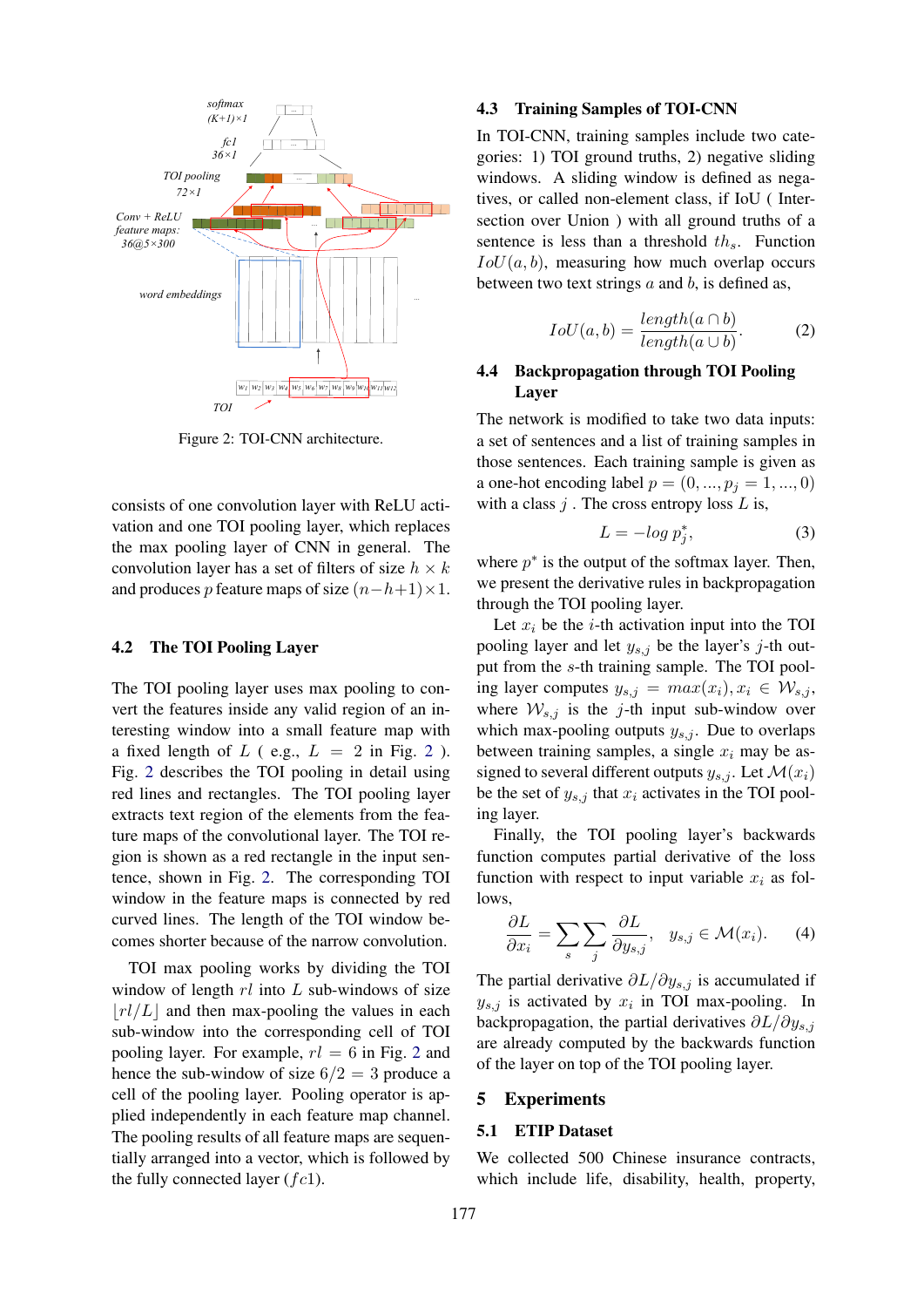home, and auto insurance, where 350 contracts are regarded as the corpus for training word embeddings [\(Mikolov et al.,](#page-6-18) [2013\)](#page-6-18) and the other 150 contracts are manually labeled for element tagging testing. The maximum nested level is three in ETIP. The dataset is available online ([https://github.com/ETIP-team/](https://github.com/ETIP-team/ETIP-Project/) [ETIP-Project/](https://github.com/ETIP-team/ETIP-Project/)) without author information. This project cooperated with an information solution provider of China Pacific Insurance Co., Ltd. (CPIC). Tab. [1](#page-4-1) shows the number (N), average length  $(\overline{L})$  and average element length ratio  $(\overline{ELR})$  of seven categories in ETIP dataset. CP and IA are the two largest categories in the dataset.  $\overline{ELR}$  of C, PC and E are 0.12, 0.63 and 0.76 respectively, which means that they are usually a phrase or clause embedded in a sentence and C is a 2-3 word phrase.  $ELR$  of CP, IA, and T are nearly 1.0, which denotes that they are always sentences.

<span id="page-4-1"></span>

| Category ID                | N    |      | ELR  |
|----------------------------|------|------|------|
| Cover $(C)$                | 618  | 2.6  | 0.12 |
| Waiting Period (WP)        | 21   | 17.6 | 0.91 |
| Period of Coverage (PC)    | 186  | 20.0 | 0.63 |
| Condition for Payment (CP) | 1295 | 25.5 | 0.98 |
| Insured Amount (IA)        | 1068 | 27.3 | 0.99 |
| Exclusion (E)              | 25   | 12.9 | 0.76 |
| Termination (T)            | 398  | 92   | 0.97 |

Table 1: Statistics of seven categories in ETIP.

#### 5.2 Experimental Settings

Chinese texts are tokenized with Jieba [\(Jieba,](#page-6-19) [2017\)](#page-6-19) or NLPIR [\(NLPIR,](#page-7-3) [2018\)](#page-7-3). 300-dimensional word vectors are trained on our insurance corpus. The size of the input layer in the CNN model is  $60 \times 300$ , and zeros are padded if the length of the training sample is less than 60. The kernel size of the convolution layer is  $5 \times 300$ , and the size of the feature maps is 36. the fixed length of TOI pooling layer output is  $72 = 2 \times 36$ .

The 150 labeled contracts are split into five equal folds, and we use the evaluation procedure in 5-fold cross-validation. Dealing with imbalanced data, the small categories, e.g., WP, E, and PC, are oversampled. The size of mini-batches is 4 sentences, randomly sampling up to 48 negative sliding windows from each sentence. We implement TOI-CNN using PyTorch and run Adam [\(King](#page-6-20)[ma and Ba,](#page-6-20) [2014\)](#page-6-20) optimizer for 50 training epochs with the learning rate of 0.0001.

In the detection, we apply a greedy nonmaximum suppression within and between classes

simultaneously if two sliding windows positionally intersect but they have no inclusion relation. In within-class suppression, a sliding window is rejected if its length is shorter than the other one. In between-class suppression, a sliding window is rejected if its softmax score is lower than the other one. In performance evaluation, a sliding window is recognized as true positive if IoU over a ground truth is larger than  $th_p$  and the predicted label is the same as the ground truth.

#### <span id="page-4-0"></span>5.3 Word Embedding Comparison

350 contracts in ETIP Dataset are regarded as the corpus for training word embeddings [\(Mikolov](#page-6-18) [et al.,](#page-6-18) [2013\)](#page-6-18). The augmented word2vec model trained by our insurance contract corpus can improve the similarities of the insurance synonyms compared to the models trained by other corpora, e.g., Baidu Encyclopedia [\(Baidu,](#page-6-21) [2018\)](#page-6-21), Wikipedia zh [\(Wikipedia,](#page-7-4) [2018\)](#page-7-4), People's Daily News [\(People's](#page-7-5) Daily, [2018\)](#page-7-5). Cosine similarity between word vectors of insurance synonyms is shown in Tab. [2.](#page-5-0) The Chinese words are translated into English by Google Translate. Tab. [2](#page-5-0) shows that the insurance corpus can greatly improve the word embedding similarity between insurance synonyms compared with other corpora.

#### 5.4 Performance of TOI-CNN on ETIP

Tab. [3](#page-5-1) shows the confusion matrix computed by TOI-CNN with Jieba word segmentation, where  $th_s = 0.5$  and  $th_p = 0.8$  The confusion matrix has eight categories, where seven of them are the categories shown in Tab. [1](#page-4-1) and the eighth one is negative. Each row of the matrix corresponds to an actual class, and each column of the matrix corresponds to a predicted class. The neg. in the rightmost column denote the ground truths which have been removed from the final candidates, i.e., false negatives. The neg. in the bottom row denote those final candidates who are not the real elements of seven categories, i.e., false positives. PC is more susceptible to negative sliding windows than other categories because PC is always a kind of time description and easily disturbed by other time descriptions in the insurance contracts. Condition for Payment (CP) and Insured Amount (I-A) could be confused with each other, because CP sometimes includes coverage amount descriptions like IA.

Tab. [4](#page-5-2) shows the results of precision (P), recall (R) and F1 score on seven categories when  $th_p =$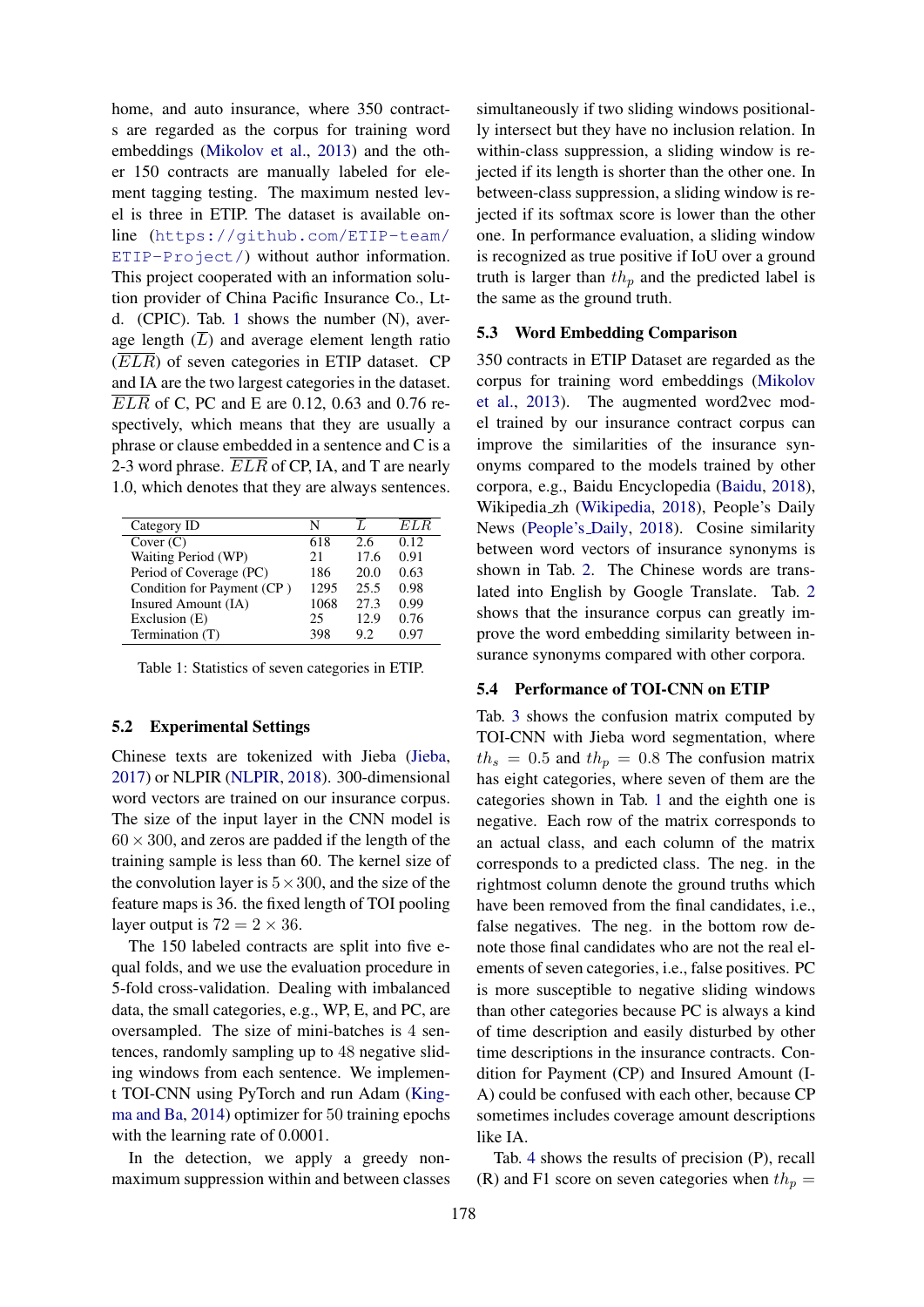<span id="page-5-0"></span>

|                                    | <b>ETIP</b> | Baidu Encyclopedia | Wikipedia_zh | People's Daily News |
|------------------------------------|-------------|--------------------|--------------|---------------------|
| 缴纳(pay) vs 交付(deliver)             | 0.786       | 0.457              | 0.344        | 0.457               |
| 解除(release) vs 撤销(cancel)          | 0.701       | 0.347              | 0.311        | 0.408               |
| 期间(period) vs 有效期(validity period) | 0.475       | 0.247              | 0.249        | 0.215               |
| 投保人(insured) vs 您(you)             | 0.752       | 0.355              | 0.384        | 0.247               |
| 成立(established) vs 生效(effective)   | 0.555       | 0.354              | 0.335        | 0.426               |
|                                    |             |                    |              |                     |

<span id="page-5-1"></span>Table 2: Examples of word embedding similarity between insurance synonyms.

|      | C   | WP | PС       | CP   | IΑ       | E        | T   | neg. |
|------|-----|----|----------|------|----------|----------|-----|------|
| C    | 519 | 0  |          | 0    |          | 0        | 0   | 99   |
| WP   | 0   | 11 |          | 2    | $\theta$ | 0        | 0   | 3    |
| PC   | 0   | 0  | 108      |      |          | $\theta$ | 0   | 77   |
| CP   | 0   | 0  | 3        | 1171 | 33       | $\theta$ | 0   | 89   |
| IA   | 0   | 0  | $\theta$ | 31   | 982      |          | 0   | 54   |
| E    | 0   |    | 0        | 0    | 4        | 16       | 0   |      |
| T    | 0   | 0  | 0        | 3    | 0        |          | 380 | 14   |
| neg. | 118 | 0  | 46       | 82   | 9        | 2        | 21  |      |

Table 3: Confusion matrix result of TOI-CNN.

0.8 and word segmentation={Jieba, NLPIR}. The overall performance of Jieba and NLPIR are approximately equal in TOI-CNN model. In TOI-CNN training, we create negative sliding windows using IoU threshold  $th_s$  (see Sec. [4.3\)](#page-3-1). Fig. [3](#page-5-3) shows F1 score comparison of negative samples generated with varied  $th_s$  when  $th_p = 0.8$ . The performance of  $th_s = 0.5$  is better than that of others and close to that of  $th_s = 0.6$ .

<span id="page-5-2"></span>

|           |       | Jieba |       |       | <b>NLPIR</b> |       |
|-----------|-------|-------|-------|-------|--------------|-------|
|           | P     | R     | F1    | P     | R            | F1    |
| C         | 0.811 | 0.834 | 0.823 | 0.30  | 0.807        | 0.819 |
| <b>WP</b> | 1.00  | 0.524 | 0.688 | 1.00  | 0.476        | 0.645 |
| PC.       | 0.667 | 0.581 | 0.621 | 0.659 | 0.586        | 0.620 |
| CP        | 0.908 | 0.902 | 0.905 | 0.910 | 0.901        | 0.905 |
| IΑ        | 0.955 | 0.920 | 0.937 | 0.951 | 0.924        | 0.937 |
| E         | 0.800 | 0.640 | 0.711 | 0.762 | 0.640        | 0.696 |
| T         | 0.945 | 0.954 | 0.950 | 0.941 | 0.930        | 0.936 |
| Avg.      | 0.887 | 0.878 | 0.883 | 0.890 | 0.866        | 0.878 |

Table 4: Evaluation results of TOI-CNN on seven categories.

Tab. [5](#page-6-22) shows the comparison of F1 scores with nested NER models, where  $th_p = 0.8$ . We use Jieba for word segmentation and POS tagging. We compare with two public nested NER models, [Muis and Lu](#page-6-12) [\(2017\)](#page-6-12) and [Ju et al.](#page-6-13) [\(2018\)](#page-6-13). We have tuned the hyper-parameters of the baselines for the best performance. We chose the best hyperparameters via Bayesian optimization provided by [\(Ju et al.,](#page-6-13) [2018\)](#page-6-13). We set the l2-regularization parameter ( $\lambda = 0.01$ ) and the number of Brown clusters  $(n = 140)$  in [\(Muis and Lu,](#page-6-12) [2017\)](#page-6-12). Our TOI-CNN outperforms other models in C, CP, E, and T, and get an excellent result in the overall performance.

<span id="page-5-3"></span>

Figure 3: Comparison of negative samples generated with varied  $th_s$ .

#### 6 Conclusion

This paper has presented a way of how to tag insurance policies. Seven critical elemental categories in the insurance policy are identified. We collected a large Chinese insurance contract corpus, labeled the samples with seven categories and published the dataset. The proposed TOI-CNN method can effectively solve the overlapping elements extraction problem. The overall performance of TOI-CNN is better than that of the probabilistic graphical models, especially for the overlapped phrases and clauses. Our method can accurately extract the vast majority of Chinese insurance policies according to the pre-defined categories.

### 7 Acknowledgments

This work was supported by Zhejiang Provincial Natural Science Foundation of China (No.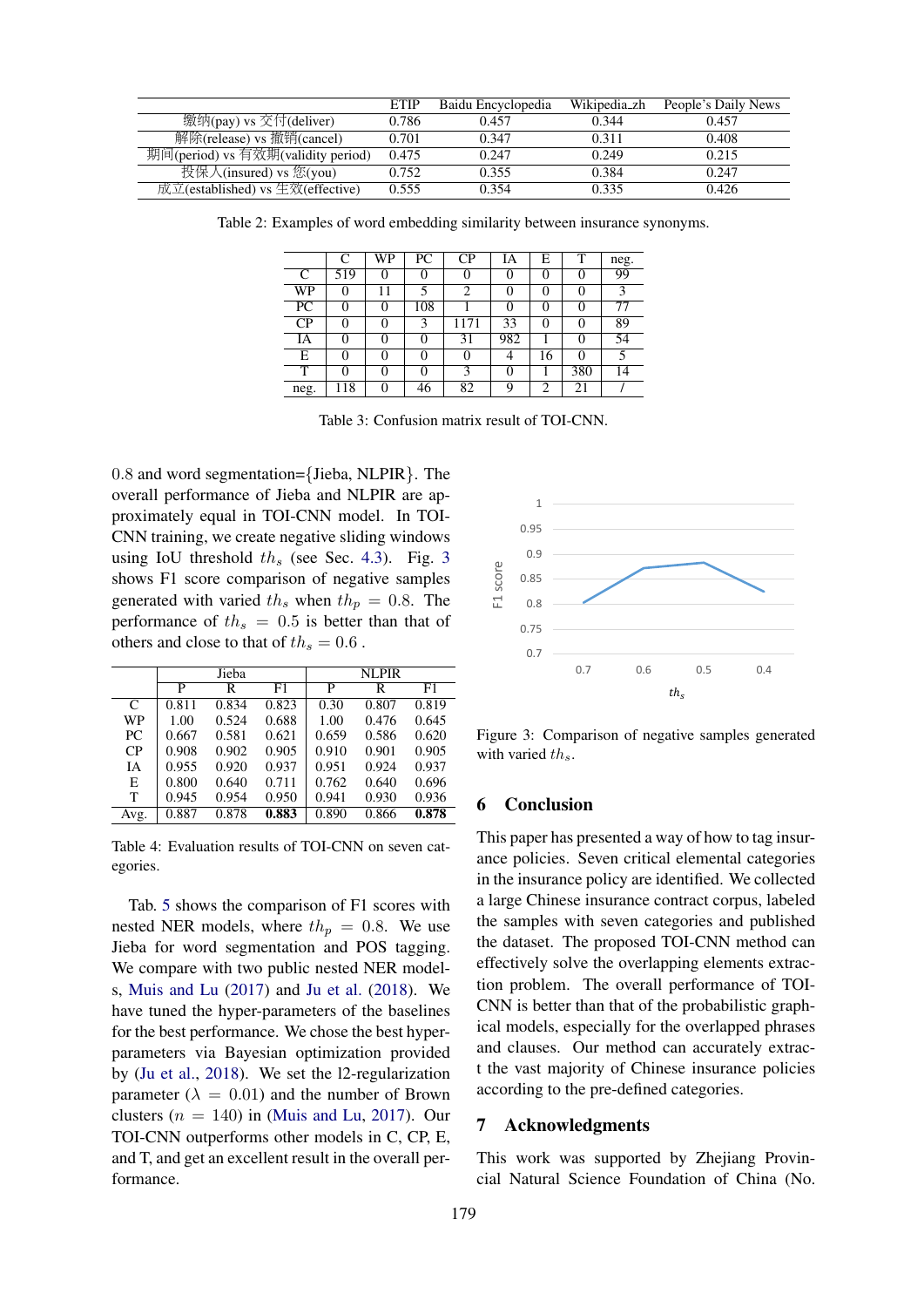<span id="page-6-22"></span>

|                                                                            |       | WP. | PC | CP                                              | IA E | Avg.    |
|----------------------------------------------------------------------------|-------|-----|----|-------------------------------------------------|------|---------|
| Muis and Lu (2017) $0.612$ $0.645$ $0.759$ $0.805$ $0.947$ $0.711$ $0.933$ |       |     |    |                                                 |      | 0.832   |
| Ju et al. (2018)                                                           | 0.808 |     |    | 0.757 0.788 0.886 0.783 0.664 0.906             |      | 0.854   |
| TOI-CNN                                                                    | 0.823 |     |    | $0.688$ $0.621$ $0.905$ $0.937$ $0.711$ $0.950$ |      | - 0.883 |

Table 5: F1 score comparison with other models.

LY17F020008).

#### References

- <span id="page-6-9"></span>Shaun Azzopardi, Albert Gatt, and Gordon J Pace. 2016. Integrating natural language and formal analysis for legal documents. In *10th Conference on Language Technologies and Digital Humanities*, volume 2016.
- <span id="page-6-21"></span>Baidu. 2018. Baidu encyclopedia. [https://](https://baike.baidu.com/) [baike.baidu.com/](https://baike.baidu.com/).
- <span id="page-6-7"></span>Ilias Chalkidis and Ion Androutsopoulos. 2017. A deep learning approach to contract element extraction. In *JURIX*, pages 155–164.
- <span id="page-6-6"></span>Ilias Chalkidis, Ion Androutsopoulos, and Achilleas Michos. 2017. Extracting contract elements. In *Proc. of the 16th Int. Conf. on Artificial Intelligence and Law*, pages 19–28.
- <span id="page-6-3"></span>William Cohen and Andew McCallum. 2004. Information extraction and integration: an overview. In *SIGKDD Conference*.
- <span id="page-6-10"></span>Eli Cortez and Altigran S Da Silva. 2013. *Unsupervised information extraction by text segmentation*. Springer.
- <span id="page-6-4"></span>Michael Curtotti and Eric Mccreath. 2010. Corpus based classification of text in australian contracts.
- <span id="page-6-16"></span>George R Doddington, Alexis Mitchell, Mark A Przybocki, Lance A Ramshaw, Stephanie Strassel, and Ralph M Weischedel. 2004. The automatic content extraction (ace) program-tasks, data, and evaluation. In *LREC*, volume 2, page 1.
- <span id="page-6-8"></span>Matías García-Constantino, Katie Atkinson, Danushka Bollegala, Karl Chapman, Frans Coenen, Claire Roberts, and Katy Robson. 2017. Cliel: contextbased information extraction from commercial law documents. In *Proceedings of the 16th edition of the International Conference on Articial Intelligence and Law*, pages 79–87. ACM.
- <span id="page-6-1"></span>Ismael Hasan, Javier Parapar, and Roi Blanco. 2008. Segmentation of legislative documents using a domain-specific lexicon. In *Database and Expert Systems Application, 2008. DEXA'08. 19th International Workshop on*, pages 665–669. IEEE.
- <span id="page-6-11"></span>Meng Hu, Zhixu Li, Yongxin Shen, An Liu, Guanfeng Liu, Kai Zheng, and Lei Zhao. 2017. Cnn-iets: A cnn-based probabilistic approach for information extraction by text segmentation. In *Proceedings of*

*the 2017 ACM on Conference on Information and Knowledge Management*, pages 1159–1168. ACM.

- <span id="page-6-5"></span>Kishore Varma Indukuri and P Radha Krishna. 2010. Mining e-contract documents to classify clauses. In *Proceedings of the Third Annual ACM Bangalore Conference*, page 7. ACM.
- <span id="page-6-19"></span>Jieba. 2017. [https://github.com/fxsjy/](https://github.com/fxsjy/jieba) [jieba](https://github.com/fxsjy/jieba). Accessed: 2018-05-28.
- <span id="page-6-13"></span>Meizhi Ju, Makoto Miwa, and Sophia Ananiadou. 2018. A neural layered model for nested named entity recognition. In *Proceedings of the 2018 Conference of the North American Chapter of the Association for Computational Linguistics: Human Language Technologies, Volume 1 (Long Papers)*, volume 1, pages 1446–1459.
- <span id="page-6-14"></span>Arzoo Katiyar and Claire Cardie. 2018. Nested named entity recognition revisited. In *Proceedings of the 2018 Conference of the North American Chapter of the Association for Computational Linguistics: Human Language Technologies, Volume 1 (Long Papers)*, volume 1, pages 861–871.
- <span id="page-6-15"></span>J-D Kim, Tomoko Ohta, Yuka Tateisi, and Jun'ichi Tsujii. 2003. Genia corpus—a semantically annotated corpus for bio-textmining. *Bioinformatics*, 19(suppl\_1):i180-i182.
- <span id="page-6-17"></span>Yoon Kim. 2014. Convolutional neural networks for sentence classification. *arXiv preprint arXiv:1408.5882*.
- <span id="page-6-20"></span>Diederik P Kingma and Jimmy Ba. 2014. Adam: A method for stochastic optimization. *arXiv preprint arXiv:1412.6980*.
- <span id="page-6-2"></span>Eneldo Loza Mencía. 2009. Segmentation of legal documents. In *Proceedings of the 12th International Conference on Artificial Intelligence and Law*, pages 88–97. ACM.
- <span id="page-6-18"></span>Tomas Mikolov, Kai Chen, Greg Corrado, and Jeffrey Dean. 2013. Efficient estimation of word representations in vector space. *arXiv preprint arXiv:1301.3781*.
- <span id="page-6-0"></span>Marie-Francine Moens, Caroline Uyttendaele, and Jos Dumortier. 2000. Intelligent information extraction from legal texts. *Information & Communications Technology Law*, 9(1):17–26.
- <span id="page-6-12"></span>Aldrian Obaja Muis and Wei Lu. 2017. Labeling gaps between muis2017labelingwords: Recognizing overlapping mentions with mention separators.